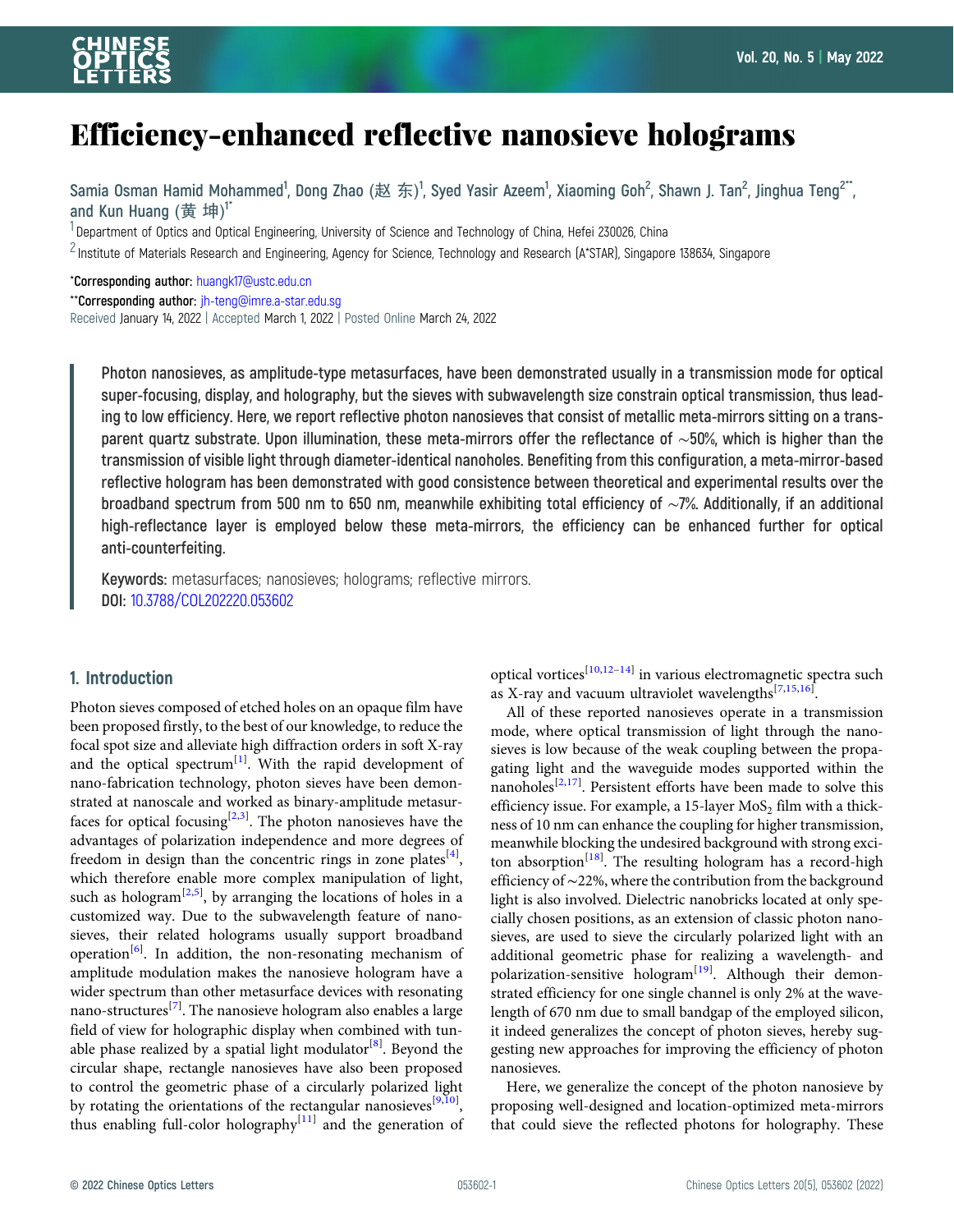<span id="page-1-0"></span>aluminum meta-mirrors are located on a transparent quartz substrate, working as an analogue of transmissive photon nanosieves. Although the reflective photon sieves (with their dimensions larger than the operating wavelengths) have been proposed at the extreme ultraviolet (EUV) wavelengths for optical focus-ing<sup>[\[20](#page-4-0)]</sup>, our reported nanosieves are subwavelength at the interested visible spectrum and exhibit stronger electromagnetic interaction between light and nanosieves than the EUV case. More importantly, our demonstration is focused on the metamirror hologram that has an experimental efficiency of ∼7% over a broad visible spectrum, exhibiting an enhancement factor of ~3.5 compared with the previous transmissive nanosieves<sup>[[2](#page-3-0),[6](#page-3-0)]</sup>.

## 2. Design Principle

The working principle of the proposed reflective nanosieves is sketched in Fig.  $1(a)$ , where the meta-mirrors with subwavelength diameters are used to reflect the incident light. By controlling the locations of these meta-mirrors, one customizes the expected optical field at the target plane. Under such a configuration, the efficiency of the meta-mirror is determined by its geometry, such as the diameter, height, and period, as well as the material constructing the meta-mirror. Compared with other metals such as silver and gold, aluminum is employed here due to the lower cost and less absorption of visible and ultraviolet light. For these aluminum meta-mirrors, their periods along the  $x$  and  $y$  directions are chosen to be 250 nm, which is almost below half of the entire visible wavelength. In addition, the heights of these aluminum meta-mirrors are optimized to be 100 nm, which is a good balance between optical efficiency and fabrication issues. For example, at the chosen height, the meta-mirrors with an optimized diameter of 200 nm could yield optical reflectance of ∼50% at the interested wavelengths from 450 nm to 650 nm [Fig.  $1(b)$ ], which cover the preferred red, green, and blue colors in optical display. If the thicker aluminum is used, its high-reflectance spectrum might shift out of this region due to the electromagnetic resonances. Similarly, the



Fig. 1. (a) Sketch of reflective nanosieves composed of aluminum meta-mirrors that could sieve reflective photons for holography. (b) Reflectance of visible light from the 100-nm-height meta-mirrors with different diameters from 50 nm to 200 nm. (c) Transmission of light through the classic nanosieves. To be consistent, the thicknesses of meta-mirrors and nanoholes are 100 nm, and their periods are also kept with the same value of 250 nm. Both nano-mirrors and nanoholes have the same diameters from 50 nm to 200 nm.

thinner aluminum cannot reflect light efficiently. Therefore, the reported meta-mirrors have a height of 100 nm and a diameter of 200 nm in a subwavelength period of 250 nm. Note that the photons reflected by the meta-mirrors are sieved for manipulation of light, while the transmitted photons through the transparent substrate are not used in this work.

We compare the broadband reflectance for these meta-mirrors with the transmission for the classic photon nanosieves. For a fair comparison, the heights, diameters, and periods are equal for both cases of meta-mirrors and nanosieves. The simulated results implemented by using the finite-difference timedomain (FDTD) method are presented in Figs.  $1(b)$  and  $1(c)$ , which exhibit higher reflectance for the meta-mirrors than the transmission for the classic nanosieves at the different diameters over a broadband spectrum. It reveals an enhancement factor of ∼8 at the 650 nm wavelength, hereby verifying the potential performance enhancement of the proposed meta-mirrors in theory. Note that, although the classic photon nanosieves made in the thinner film can offer high transmission<sup>[[18\]](#page-4-0)</sup>, its cost is the increasing undesired background. Therefore, we compare the performance of both cases at the thickness of 100 nm, which could exclude the background efficiently.

Based on this meta-mirror platform, we design a hologram to verify the efficiency, as sketched in Fig.  $2(a)$ . In our simulation, the hologram has the pixel number of  $800 \times 800$ , where each pixel has a pitch of 250 nm  $\times$  250 nm, thus leaving the total size of 200 μm × 200 μm. The distance between the meta-mirror and the target plane is 1 mm, which is large enough for experimental recording of the holographic image. To optimize such a hologram, we employ our previous modified genetic algorithm with only the mutation operation<sup>[\[2\]](#page-3-0)</sup>, where the optical field diffracting from each meta-mirror can be approximated by using the field from a point source<sup>[\[6](#page-3-0)[,21\]](#page-4-0)</sup>. During the optimization, the value of one for one pixel indicates that a meta-mirror exists at



Fig. 2. (a) Sketch of meta-mirror-based hologram. The total size of the hologram is 200  $\mu$ m  $\times$  200  $\mu$ m. (b) Designed meta-mirrors for the hologram. The white region stands for the meta-mirrors. The right panel shows the zoomedin pattern, which clearly gives the details of meta-mirrors. (c) Simulated intensity profile at the target plane of  $z_0 = 1$  mm at the wavelength of  $\lambda_0 = 532$  nm. (d) Scanning-electron-microscopy (SEM) image of the fabricated metamirrors. It displays the region encircled within the green rectangle in (b).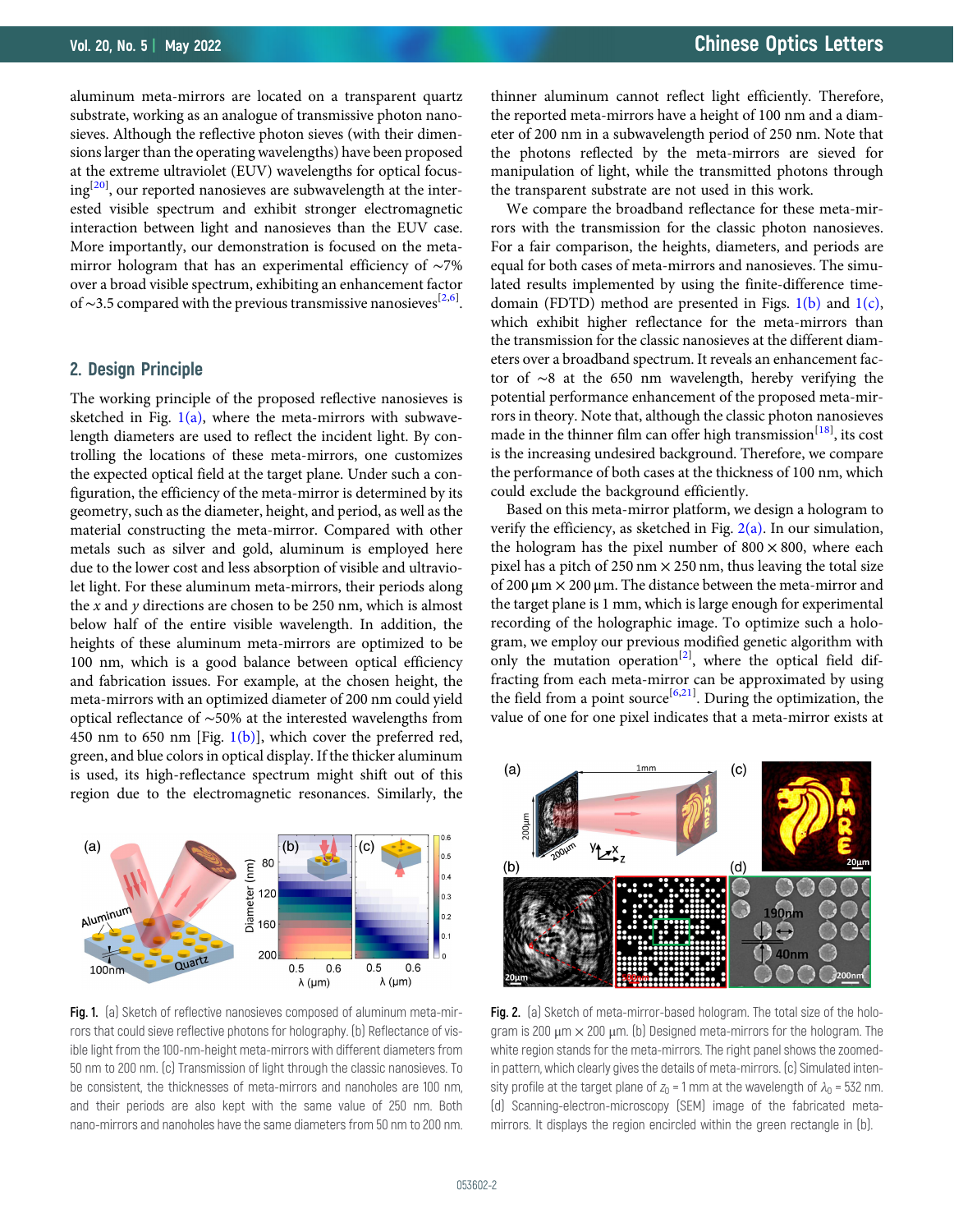<span id="page-2-0"></span>this pixel, while the value of zero stands for the case of no metamirror. Thus, we can address every meta-mirror and superpose their electric fields coherently, hereby achieving the total field at the target plane. Considering that all these meta-mirrors have the same geometry, the total field depends on only the locations of meta-mirrors. Thus, the aim of this modified genetic algorithm is to optimize the positions of meta-mirrors so that the resulting field is convergent to the ideal pattern, i.e., a lion with four letters "IMRE". Quantitatively, the root-mean-square error (RMSE) between the simulated intensity and the ideal pattern is employed as a cost function to optimize the hologram. The smaller RMSE means the better hologram design. The optimization is a process of minimizing the RMSE. In one iteration, we need the ergodic addressing of  $800 \times 800$  positions in a random way (realized by using a self-made program). To finalize the design, 10 iterations are used during our optimization. Figures  $2(b)$  and  $2(c)$  show the designed meta-mirrors with nearly random distribution and the simulated intensity profile, respectively. Note that, because only the mutation operation exists in the modified genetic algorithm, the number of the population is employed to be one for accelerating the optimization, implying that the local optimal solution is obtained in our case. However, as observed from the simulated intensity profiles in Fig.  $2(c)$ , such a local optimal solution satisfies the requirement for optical holographic images.

# 3. Experimental Results

To verify it experimentally, we fabricate the designed meta-mirrors by using the e-beam lithography (EBL) technique. A bare quartz substrate is coated with positive-tone resist polymethyl methacrylate (PMMA) at 3000 r/min to a thickness of 180 nm. The designed meta-mirrors patterns are created in PMMA by using EBL (Elionix ELS-7000) at an accelerating voltage of 100 kV and a beam current of 500 pA. Then, the pattern is developed with a 1:3 methyl isobutyl ketone/isopropyl acetone (MIBK/IPA) liquid, removing the exposed regions where the meta-mirrors should be located. After a dry blowing by  $N_2$ , the developed sample is deposited with a 100-nm-thick aluminum at a rate of 2 Å/s (1 Å = 0.1 nm) by using an electron-beam evaporator (Explorer Coating System, Denton Vacuum Inc.). Finally, the expected meta-mirrors shown in Fig.  $2(d)$  are formed by lift-off process. The achieved meta-mirrors have the diameters of 190 nm, which approaches the tightly designed value of 200 nm. The inhomogeneity at the surface of aluminum meta-mirrors is caused by the inevitable grain<sup>[[22](#page-4-0)]</sup> during the deposition process.

The performance of the aluminum meta-mirror photon nanosieves is characterized by using the experimental set-up shown in Fig.  $3(a)$ . A supercontinuum laser (SuperK FIANIUM) is employed as the illuminating source with the tunable wavelength that is controlled by an acousto-optic modulator. A spherical lens and an objective lens 1 (20×) are used to create a convergent wave that works as a point source for illuminating the sample. Note that the distance (labelled as d) between the



Fig. 3. (a) Experimental setup for the meta-mirror hologram characterization. BS: beam splitter. (b) Measured intensity profiles (raw data) at the exemplified wavelengths. (c) Simulated (curve) and experimental (asterisks) efficiency at the interested wavelengths.

point source and sample is slightly larger than  $z_0 = 1$  mm, so that the holographic image is projected at the position  $z_t = z_0 \cdot d/(d - z_0)$ , which is called the lensing effect of the Fresnel hologram<sup>[\[6](#page-3-0)]</sup>. Meanwhile, the holographic image is magnified with a factor of  $M = z_t/d$ , facilitating its experimental capture. Considering the reflective operation mode, we put a 50:50 beam splitter between the sample and objective 1 so that the reflected light can be collected by objective lens 2 (10×) and then imaged onto a color camera (Thorlabs CS505CU).

Figure  $3(b)$  shows the measured intensity profiles at the exemplified wavelengths from 450 nm to 650 nm. These holographic images cover blue, green, yellow, and red colors, which makes this technique suitable for optical static display. It therefore confirms the validity of this hologram at a broadband spectrum of 200 nm width. Importantly, the imaging plane shifts at the different wavelength with a dispersion relationship of  $z\lambda = z_0\lambda_0$ , where  $z$  is the distance between the imaging plane at the wavelength  $\lambda$  and the meta-mirror hologram<sup>[[6](#page-3-0)]</sup>. Due to the Fresnel imaging location of the demonstrated hologram<sup>[\[23\]](#page-4-0)</sup>, these reconstructed images have the same size, which is similar to the case of classic photon nanosieves. In addition, no aberration or distortion is observed at the recorded images, implying good quality of the holographic reconstruction.

To characterize the efficiency experimentally, we decrease the size of the incident beam so that light is only shining within the area (i.e., 200  $\mu$ m  $\times$  200  $\mu$ m) of the meta-mirror hologram, thus excluding optical reflectance of quartz outside the meta-mirror region. The incident power is recorded by a power meter (Thorlabs model) at the position  $P_1$  [see the insert in Fig. 3(c)] and taken as  $I_{\text{in}}$ . Similarly, the power of the holographic image is measured by the same power meter at the position  $P_2$  and labelled as  $I_{\text{out}}$ . Note that the filling factor [defined by the ratio of the meta-mirror number in the hologram to the total number (i.e.,  $800 \times 800$ ) of all the pixels] of our designed meta-mirror is only 20%. It means that 80% of the meta-mirror hologram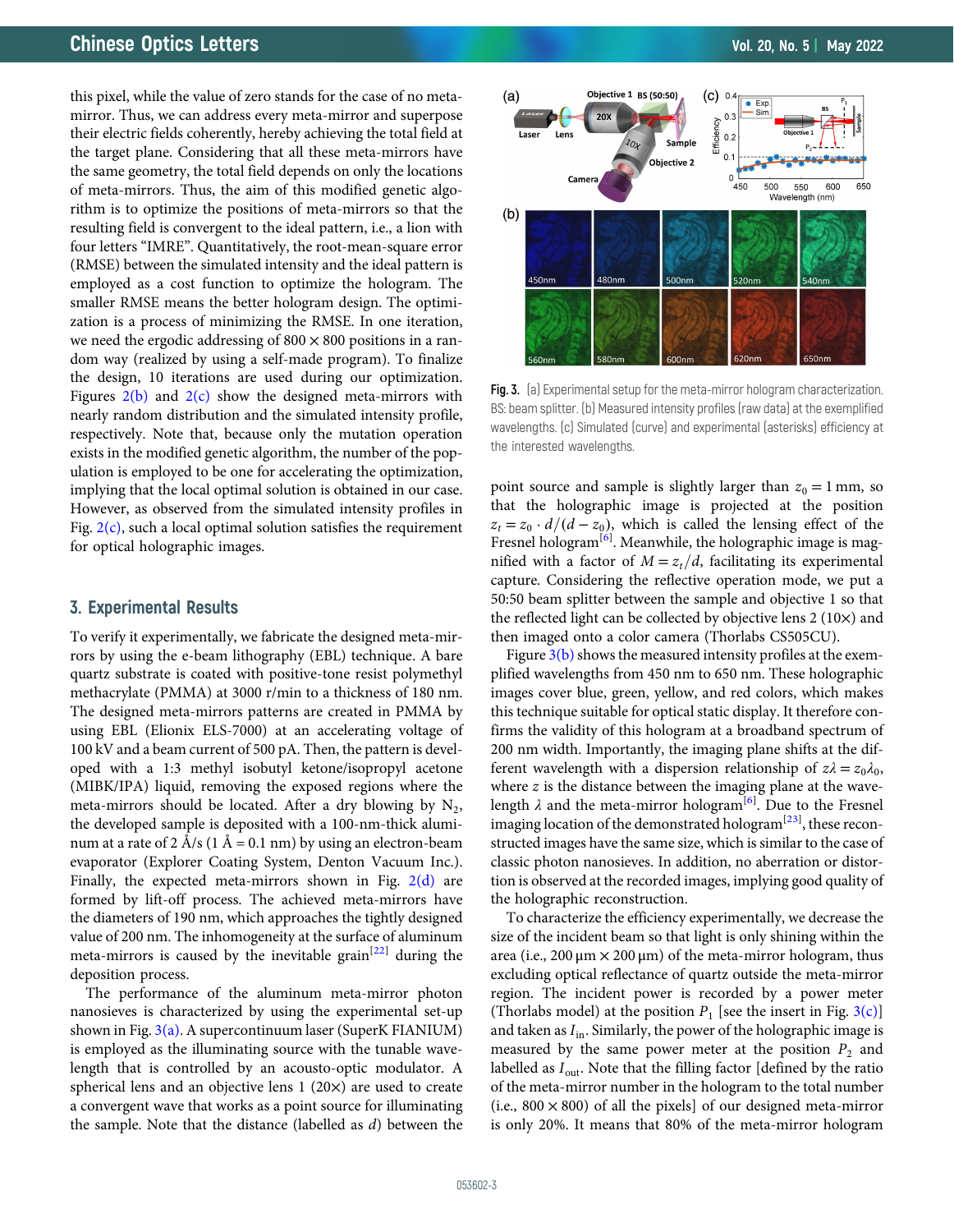<span id="page-3-0"></span>is the quartz substrate, which leads to the undesired optical reflectance. Thus, the recorded power  $I_{\text{out}} = 20\% \cdot I_{\text{meta}} +$ 80%  $\cdot$  I<sub>sub</sub>, where I<sub>meta</sub> and I<sub>sub</sub> are assumed to be the reflected power from the meta-mirrors (100% filled in the region of  $200 \,\mu m \times 200 \,\mu m$ ) and the substrate (200  $\mu m \times 200 \,\mu m$ ), respectively. The signal light is extracted as  $I_{signal} = I_{out} \cdot \gamma$ , where  $\gamma = 1/(1+4I_{sub}/I_{meta})$ . The ratio  $I_{sub}/I_{meta}$  can be obtained by using the ratio of optical reflectance from the periodic metamirror and the bare substrate. Thus, the total efficiency of the meta-mirror hologram is  $\eta = 2 \cdot I_{\text{signal}}/I_{\text{in}} = 2\gamma \cdot I_{\text{out}}/I_{\text{in}}$ , where the factor of 2 is multiplied because the 50:50 beam splitter only guides 50% of the signal light to the power meter. Figure  $3(c)$ shows the experimental efficiency  $\eta$ , which agrees very well with the simulated efficiency that is evaluated by  $\eta = RF$  · DE, where R is the reflectance of the meta-mirrors, the filling factor  $F = 20\%$ , and the diffraction efficiency (defined by the ratio of the power of holographic image to the reflected energy purely from the meta-mirror)  $DE = 75%$  over the entire spectrum of interest. As observed in Fig. [3\(c\)](#page-2-0), the efficiency of  $\sim$ 7% is obtained at the wavelengths from 500 nm to 650 nm. The slight fluctuation in the measured efficiency originates mainly from the environmental light and the unstable coupling between the supercontinuum laser and the output fiber. Compared with the efficiency of 2% for their counterpart classical photon nanosieves<sup>[2,6]</sup>, the proposed reflective nanosieves have an enhanced efficiency with a factor of 3.5.

#### 4. Discussions

As a comparison among those efficiency-enhanced nanosieves, all of them are aimed at improving the transmission or reflec-tance of the sieved photons<sup>[\[18,19](#page-4-0)]</sup>. But, as binary-amplitude devices, their theoretical limitation of optical efficiency is ∼10% (note that the  $MoS<sub>2</sub>$  nanosieves still have efficiency below 10% if the contribution from the background is removed). Therefore, the fundamental method to enhance the efficiency of nanosieves further is to introduce phase modulation, which yields an efficiency limit of  $\text{sinc}^2(1/N)$  for an N-level phase<sup>[\[24](#page-4-0)]</sup>. If an additional metallic layer with high reflectance is employed below the meta-mirrors<sup>[\[25,26](#page-4-0)]</sup>, the current reflective nanosieves will introduce a binary-phase modulation of reflected light from the meta-mirror and the substrate, thus leading to an efficiency limitation of ∼40%. Certainly, if the multi-level phase is employed, it will make the nanosieves behave like pure-phase metasurfaces<sup>[\[27](#page-4-0)]</sup>.

#### 5. Conclusions

In conclusion, we have proposed reflective photon nanosieves for holographic display. Much higher (by 3.5 times) efficiency than that of their counterpart transmission photon nanosieves is demonstrated experimentally. The hologram showed a broadband operation over 200 nm covering the visible range due to the subwavelength features of the meta-mirrors, with performance

matching well with the simulation. Although the achieved efficiency in the reflective photon nanosieve is still lower than those of dielectric metasurfaces<sup>[\[28](#page-4-0)]</sup>, it provides potential technology for optical display and anti-counterfeiting if the lower-cost nano-printing technique is employed for mass production.

#### Acknowledgement

This work was supported by the National Natural Science Foundation of China (Nos. 12134013 and 61875181), USTC Research Funds of the Double First-Class Initiative (No. YD2030002003), Fundamental Research Funds for the Central Universities in China, and CAS Poineer Hundred Talents Program. J. T. thanks the A\*STAR IRG grant A2083c0058 and CRF grant. K. H. thanks the Centre for Micro and Nanoscale Research and Fabrication, University of Science and Technology of China for the support.

#### References

- 1. L. Kipp, M. Skibowski, R. L. Johnson, R. Berndt, R. Adelung, S. Harm, and R. Seemann, "Sharper images by focusing soft X-rays with photon sieves," [Nature](https://doi.org/10.1038/35102526) 414, 184 (2001).
- 2. K. Huang, H. Liu, F. J. Garcia-Vidal, M. Hong, B. Luk'yanchuk, J. Teng, and C.-W. Qiu, "Ultrahigh-capacity non-periodic photon sieves operating in visible light," [Nat. Commun.](https://doi.org/10.1038/ncomms8059) 6, 7059 (2015).
- 3. Y. J. Liu, H. Liu, E. S. P. Leong, C. C. Chum, and J. H. Teng, "Fractal holey metal microlenses with significantly suppressed side lobes and high-order diffractions in focusing," [Adv. Opt. Mater.](https://doi.org/10.1002/adom.201300447) 2, 487 (2014).
- 4. S. Ishii, V. M. Shalaev, and A. V. Kildishev, "Holey-metal lenses: sieving single modes with proper phases," [Nano Lett.](https://doi.org/10.1021/nl303841n) 13, 159 (2013).
- 5. Z. Xu, L. Huang, X. Li, C. Tang, Q. Wei, and Y. Wang, "Quantitatively correlated amplitude holography based on photon sieves," [Adv. Opt. Mater.](https://doi.org/10.1002/adom.201901169) 8, 1901169 (2020).
- 6. K. Huang, H. Liu, G. Si, Q. Wang, J. Lin, and J. Teng, "Photon-nanosieve for ultrabroadband and large-angle-of-view holograms," [Laser Photonics Rev.](https://doi.org/10.1002/lpor.201700025) 11, 1700025 (2017).
- 7. J. Li, G. Si, H. Liu, J. Lin, J. Teng, and K. Huang, "Resonance-free ultraviolet metaoptics via photon nanosieves," [Opt. Lett.](https://doi.org/10.1364/OL.44.003418) 44, 3418 (2019).
- 8. J. Park, K. Lee, and Y. Park,"Ultrathin wide-angle large-area digital 3D holographic display using a non-periodic photon sieve," [Nat. Commun.](https://doi.org/10.1038/s41467-019-09126-9) 10, 1304 (2019).
- 9. S. Mei, M. Q. Mehmood, S. Hussain, K. Huang, X. Ling, S. Y. Siew, H. Liu, J. Teng, A. Danner, and C.-W. Qiu, "Flat helical nanosieves," [Adv. Fun.](https://doi.org/10.1002/adfm.201601345) [Mater.](https://doi.org/10.1002/adfm.201601345) 26, 5255 (2016).
- 10. M. Mehmood, S. Mei, S. Hussain, K. Huang, S. Siew, L. Zhang, T. Zhang, X. Ling, H. Liu, and J. Teng, "Visible-frequency metasurface for structuring and spatially multiplexing optical vortices," [Adv. Mater.](https://doi.org/10.1002/adma.201504532) 28, 2533 (2016).
- 11. X. Li, L. Chen, Y. Li, X. Zhang, M. Pu, Z. Zhao, X. Ma, Y. Wang, M. Hong, and X. Luo, "Multicolor 3D meta-holography by broadband plasmonic modulation," [Sci. Adv.](https://doi.org/10.1126/sciadv.1601102) 2, e1601102 (2016).
- 12. X. Ma, M. Pu, X. Li, C. Huang, Y. Wang, W. Pan, B. Zhao, J. Cui, C. Wang, and Z. Zhao, "A planar chiral meta-surface for optical vortex generation and focusing," [Sci. Rep.](https://doi.org/10.1038/srep10365) 5, 10365 (2015).
- 13. Y. Yang, G. Thirunavukkarasu, M. Babiker, and J. Yuan, "Orbital-angularmomentum mode selection by rotationally symmetric superposition of chiral states with application to electron vortex beams," [Phys. Rev. Lett.](https://doi.org/10.1103/PhysRevLett.119.094802) 119, 094802 (2017).
- 14. Z. Jin, D. Janoschka, J. Deng, L. Ge, P. Dreher, B. Frank, G. Hu, J. Ni, Y. Yang, and J. Li, "Phyllotaxis-inspired nanosieves with multiplexed orbital angular momentum," [eLight](https://doi.org/10.1186/s43593-021-00005-9) 1, 5 (2021).
- 15. L. Zhang, S. Mei, K. Huang, and C.-W. Qiu, "Advances in full control of electromagnetic waves with metasurfaces," [Adv. Opt. Mater.](https://doi.org/10.1002/adom.201500690) 4, 818 (2016).